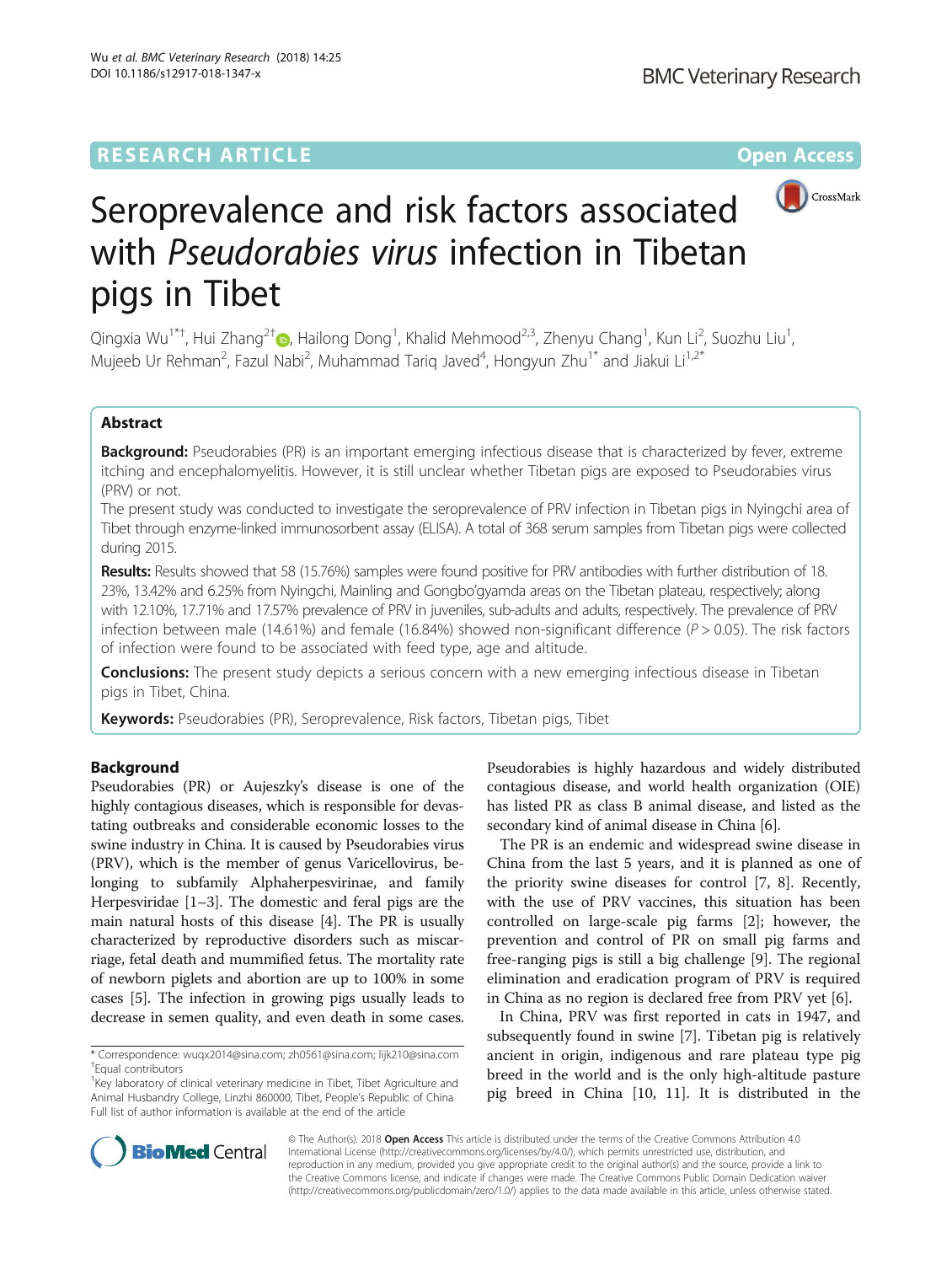Qinghai-Tibetan Plateau in China (Qinghai, Sichuan, Yunnan and eastern Tibet region). The seroprevalence of PRV infection in pigs in Qinghai, Sichuan and Yunnan areas is reported in local Chinese journals but hardly accessible to international readers, and that is summarized in Table 1.

To date, no survey has been conducted to elucidate PRV infection and risk factors on PR in Tibetan pigs. The current study is conducted for the first time on seroprevalence of PRV infection in Tibetan pigs and it provides a reference basis for the PRV research in the future.

# Methods

# The study sites

The present study was carried out in Nyingchi Prefecture in southeastern Tibet, China. This area is geographically isolated from Tibet and Sichuan Provinces by Himalayan Mountains, and shares its borders with Yunnan and Qinghai Provinces [[10](#page-3-0)–[12](#page-4-0)]. Nepal is located on the southwest, while India and Myanmar in the south of the Nyingchi. The average elevation of the surveyed area is more than 3100 m above the sea level (Fig. 1).

#### Samples

A total of 368 blood samples were collected from different slaughterhouses of three counties (Nyingchi, Mainling and Gongbo'gyamda) in Tibet during 2015 (Fig. 1). All samples were collected from non-vaccinated pigs. The blood samples were collected by anterior vena cava of pigs. After collection of blood samples, each sample was centrifuged at 3000×g for 20 min to separate the serum which was subsequently stored at − 20 °C. These samples were transported in ice bag to Huazhong Agricultural University for further analysis.

The serum samples were used for detection of IgG antibodies for PRV by a commercially available ELISA kit (Wuhan Keqian Biology Co., Ltd). All the protocols were followed according to the manufacturer's instructions and the results were interpreted accordingly.

The results were based on the critical value (cut off) according to the formula: Critical Value = the average of Negative control  $OD_{630} + 0.15$ . The validity was ensured as: the average of Negative control  $OD_{630}$  - Positive control OD<sub>630</sub> was ≥0.4. The samples were interpreted as negative: if sample  $OD_{630}$ / Negative control $OD_{630}$ was  $> 0.7$  (cut off). The samples were interpreted as



positive if sample  $OD_{630}$ / Negative control  $OD_{630}$  was ≤0.7 (cut off).

# Statistical analysis

The data were analyzed by the chi-square test using the procedure of SAS (Statistical Analysis System, Version 8.0). Statistically significant levels within factors and interactions were recognized, when probability  $(P)$ value was found  $P < 0.05$ . Odds-ratios were determined for the risk factors associated PRV along with 95% confidence intervals.

## **Results**

# Seroprevalence of PRV

A total of 35 (16.36%) out of 214 serum samples were found positive for antibodies to PRV in large-scale Tibetan pig farms, with the further distribution of 23 (20.00%), 11 (12.64%) and 1 (8.33%) from Nyingchi, Mainling and Gongbo'gyamda areas, respectively. Antibodies against PRV were detected in 23 (14.94%) of 154 serum samples by ELISA in free-ranging Tibetan pigs, with the further distribution of 14 (15.91%), 9 (14.52%) and 0 from Nyingchi, Mainling and Gongbo'gyamda areas, respectively. The results were statistically

Table 1 Prevalence of Aujeszky's disease virus infection in pigs and in Tibetan pig distribution province, China

| Province | No. tested | Test method  | Positive (%) | Reference                             |
|----------|------------|--------------|--------------|---------------------------------------|
| Qinghai  | 456        | FI ISA       | 4.80%        | Xiaoying Qi et al. 2015 (in Chinese)  |
| Sichuan  | 110        | <b>ELISA</b> | 17.61%       | Kui Nie et al. 2013 (in Chinese)      |
| Yunnan   | 164        | FI ISA       | 35.40%       | Xianghua Shu et al. 2010 (in Chinese) |
| Tibet    | 368        | FI ISA       | 15.76%       | In present study                      |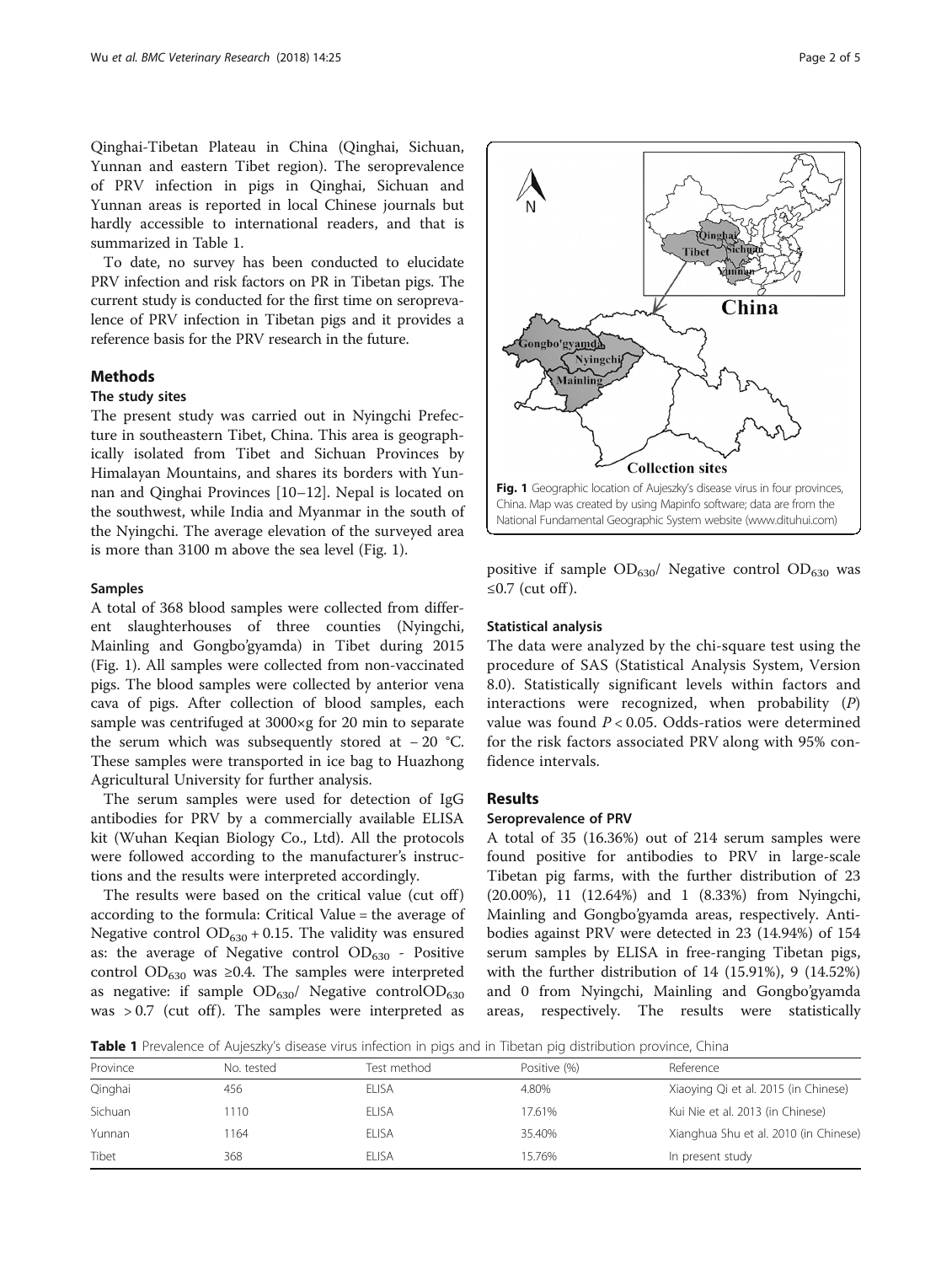significant between large-scale and free-ranging Tibetan pigs  $(P < 0.05)$ , as well as among different regions (Table 2).

The results of this study showed that a much higher proportion of seropositive were sub-adults (17.71%), followed by adults (17.57%) and juveniles (12.10%). There was non-significant difference between the subadults or adults and juveniles as shown in Table 3. The results revealed that the prevalence in female and male Tibetan pigs' was 14.61% and 16.84%, respectively. The seroprevalence was 21.43%, 15.70% and 11.11% at the altitude of 2800 m, 3200 m and 3700 m, respectively. Statistical analysis revealed that the prevalence of PRV was significantly different  $(P < 0.05)$  at different altitudes.

### Risk factors for seropositivity of PRV

We evaluated four pre-identified probable risk factors including age, sex, feed type and altitude. Our results showed that feed type, altitude and age were significantly associated with an increase risk of PRV seropositivity in Tibetan pigs (Table 3).

# **Discussion**

Pseudorabies virus has been reported in many countries and it was first reported in the 19th century in the United States [\[7](#page-3-0), [13](#page-4-0), [14\]](#page-4-0). Infectious diseases have been serious threat for animal health and productivity in developing countries [\[15](#page-4-0)–[19\]](#page-4-0). China is the world's largest producer of swine, and PRV has become a major infectious disease threat to pig industry and causes serious issue. The lack of awareness and control measures against common infectious disease is a major cause of PRV in population. Although, the vaccination program was applied on many pig farms, but there were often occurrence and epidemic of this disease. The previous reports showed that the prevalence of PRV infection in pigs in Qinghai (4.80%), Sichuan (17.61%) and Yunnan (35.40%) provinces were very serious [\[5,](#page-3-0) [20](#page-4-0), [21](#page-4-0)]. Tibetan pigs are mainly distributed in Qinghai, Sichuan, Yunnan and the eastern Tibet region. There are no previous published data regarding the prevalence of PRV infection in pigs. To the best of our knowledge, the present study provides the first report of PRV infection in Tibetan pigs.

Table 3 Association between Tibetan pig characteristics and Aujeszky's disease virus serological status with corresponding chi square  $(x^2)$ , p-value, odds ratio (OR), and confidence interval (CI)

| Characteristic No. tested Positive |     |    |       | 95% CI                       | MH Chi-sa   | OR/         |
|------------------------------------|-----|----|-------|------------------------------|-------------|-------------|
|                                    |     | N  | %     |                              | P value     | reciprocal  |
| Age                                |     |    |       |                              |             |             |
| Juveniles                          | 124 | 15 |       | 12.10 $6.9-19.2$ $P = 0.229$ |             |             |
| Sub-adults                         | 96  | 17 | 17.71 | $10.7 - 26.8$                |             |             |
| Adults                             | 148 | 26 | 17.57 | $11.8 - 24.7$                |             |             |
| Sex                                |     |    |       |                              |             |             |
| Male                               | 178 | 26 | 14.61 | $9.8 - 20.7$                 |             | 0.84/1.18   |
| Female                             | 190 | 32 | 16.84 | $11.8 - 22.9$ -              |             |             |
| Feed type                          |     |    |       |                              |             |             |
| Free-ranging                       | 154 | 23 | 14.94 | $9.7 - 21.6$                 |             | 0.90 / 1.11 |
| Large-scale                        | 214 | 35 | 16.36 | $11.7 - 22.0$                |             |             |
| Altitude                           |     |    |       |                              |             |             |
| 3700 m                             | 135 | 15 | 11.11 | $6.4 - 17.7$                 | $P = 0.027$ |             |
| 3200 m                             | 121 | 19 | 15.70 | $9.7 - 23.4$                 |             |             |
| 2800 m                             | 112 | 24 | 21.43 | $14.2 - 30.2$                |             |             |

In our study, the overall PRV seroprevalence was 15.76% in Tibetan pigs in Tibet, which was lower than that reported in pigs in Shandong (56.7%), Henan (53.7%), Beijing (24.0%), Tianjing (17.1%), Hebei (16.9%) and Liaoning (16.8%) [[1, 8](#page-3-0), [22, 23\]](#page-4-0). The low seropositivity of PRV in Tibetan pigs may be due to the evolution difference and unique characteristics of the plateau environment. On the other hand, Tibet's unique mountains and rivers build a natural barrier to prevent or minimize the chances of spread of PRV.

Our results showed PRV infection among the different age groups of Tibetan pigs, a higher prevalence was detected in sub-adult (17.71%) or adult (17.57%) pigs, compared with the juveniles (12.10%). Some previous studies have also observed a higher seroprevalence of Aujeszky disease virus (ADV) between adults and juveniles [\[24](#page-4-0)]. However, non-significant difference  $(P > 0.05)$  was observed in PR seroprevalence between sex and feed type Tibetan pigs, which was different than the previous report [\[24\]](#page-4-0). Our results suggested that the incidence of PR was not related to the gender and feed type and there are several other possible reasons for this in Tibetan

Table 2 Descriptive characteristics and estimates of Aujeszky's disease virus seroprevalence at large-scale Tibetan pigs and free-range Tibetan pigs

| Variable      |         | Large-scale Tibetan pigs |         | Free-ranging Tibetan pigs |         | Total            |  |
|---------------|---------|--------------------------|---------|---------------------------|---------|------------------|--|
|               | Samples | NO. Positive (%)         | Samples | NO. Positive (%)          | Samples | NO. Positive (%) |  |
| Nyingchi      | 15      | 23(20.00%)               | 88      | 14(15.91%)                | 203     | 37(18.23%)       |  |
| Mainling      | 87      | 11(12.64%)               | 62      | 9 (14.52%)                | 149     | 20(13.42%)       |  |
| Gongbo'gyamda |         | $(8.33\%)$               | 4       |                           | 16      | 1(6.25%)         |  |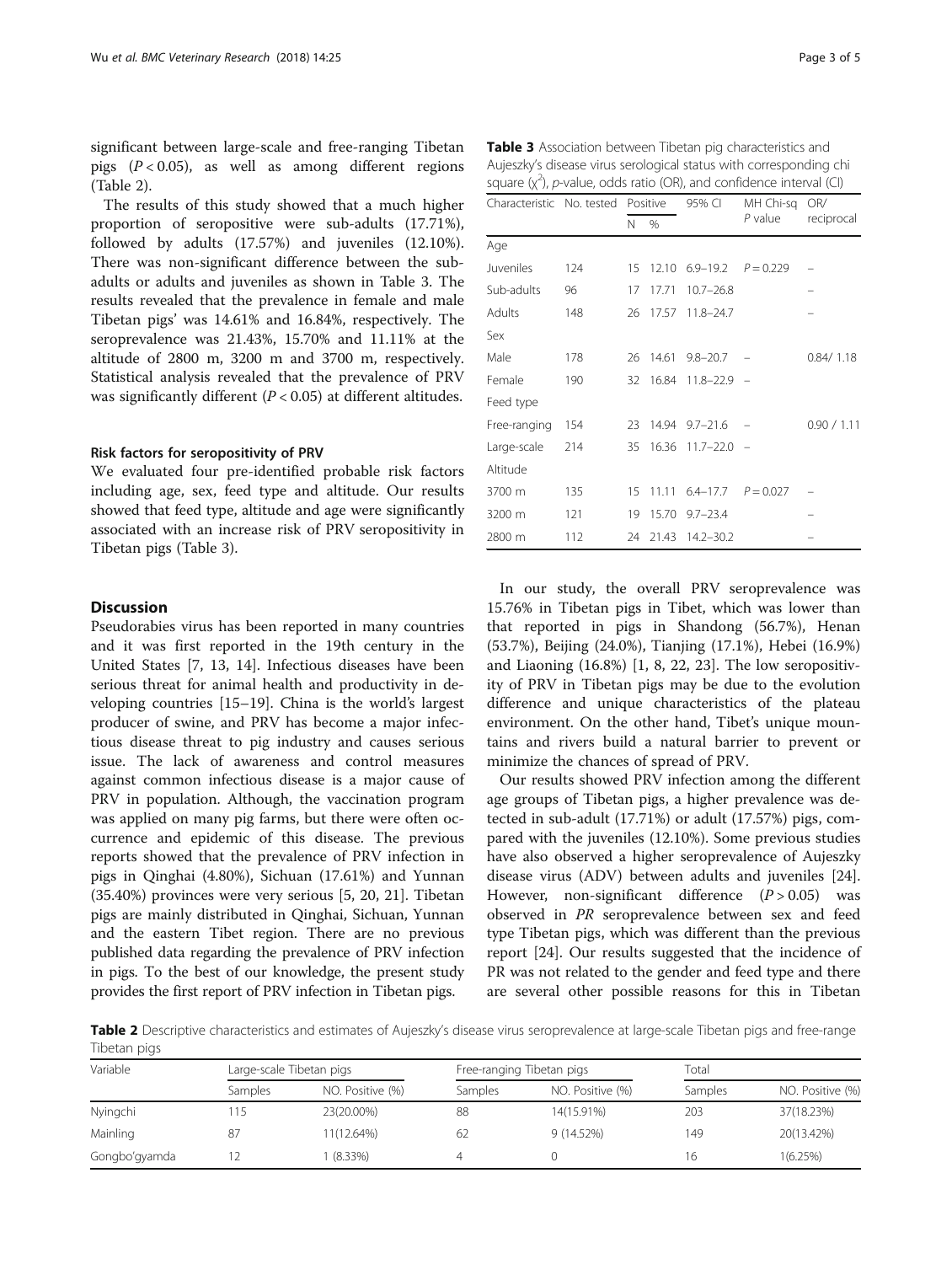<span id="page-3-0"></span>pigs. Firstly, it may be due to living in a similar environment and free-ranging system and secondly, each pig has the same chance to contact PRV [11, [25](#page-4-0)].

Hu et al. reported that the probability of reintroduction of PRV infection in large-scale Tibetan pig farms was positively different with free-ranging Tibetan pig farms [[22\]](#page-4-0). However, our study has shown that feed type is associated with the infection of PRV. The subsequent univariate analysis indicated that the large-scale Tibetan pig farms were at higher risk for PRV seropositivity than free-ranging Tibetan pigs (OR: 1.11). Tibetan pigs are mainly fed by grazing in open environment [[26\]](#page-4-0). Under such conditions, this animal gets more chance to expose to the external environment. Among these, sub-adults and adults have the longest time of outdoor activities which increases the risk of infection as compared with the juvenile Tibetan pigs.

Tibet is located in the Himalaya region and have high altitude with low temperature [10, [12, 26](#page-4-0)]. The local herdsmen have very less chance of interacting with the outside, which is not conducive to the survival of PRV. Tibet has unique mountains and rivers, forming a natural barrier structure, which is a different than reported earlier [\[27](#page-4-0)]. However, our study found that Tibetan pigs have been exposed to PRV and we discovered that the pigs living at low altitude (2800 m) were at higher risk for PRV seropositivity than those living at high altitude (3200 m and 3700 m). Current study reported PRV in Tibetan pig, and thus preventive and hygienic measures are suggested to minimize the serious economic losses. The vaccination, regular disinfection, and isolation of infected pigs are important to prevent the spread of PR from a particular area.

# Conclusions

The present study demonstrated the seroprevalence of PRV infection in Tibetan pigs, and found that feed type, age and altitude are major risk factors associated with PRV herd seropositivity and possible source for the spread of PRV in Tibetan pigs.

#### Abbreviations

ELISA: Enzyme-linked immunosorbent assay; PR: Pseudorabies; PRV: Pseudorabies virus; SAS: Statistical Analysis System

#### Acknowledgments

The authors thanked Jiakui Li (Huazhong Agricultural University) for his positive advice on experimental design.

#### Funding

This study was supported Key Science Fund of Science and Technology Agency of Tibet Autonomous Region, Key laboratory of clinical veterinary medicine in Tibet in project designing and sample collection and projects in the National Science & Technology Pillar Program during the 12th Five-year Plan Period (2012BAD3B03) helped in data interpretation. Research and Application of Non-Grain Feed Development for Tibetan pigs in winter and spring helped in manuscript drafting.

#### Availability of data and materials

All data is presented in this article is available upon request to corresponding author (Qingxia Wu).

#### Authors' contributions

JK L, HY Z, HZ, QX W, HL D, KL, KM, MU R, SZ L, ZY C, FN and MTJ contributed to study design, data analysis, and manuscript writing along with participated sufficiently in final approval of the paper. JK L, HY Z, HZ and QX W conceived and designed the experiments; HL D, KL and MU R performed the experiments; SZ L, ZY C, FN, and MTJ contributed reagents, materials, and analysis tools; SZ L, ZY C, and MTJ revised the manuscript. Furthermore, all the authors have read and approved the final manuscript.

#### Ethics approval

All experiments were approved and reviewed by the Animal Welfare and Ethics Committee of Huazhong Agricultural University, Wuhan, China following the national legislations regarding animal's welfare. Furthermore, the owners of the slaughterhouses were inquired for getting verbal permission to conduct this study.

#### Consent for publication

Not applicable

#### Competing interests

The authors declare that they have no competing interests.

#### Publisher's Note

Springer Nature remains neutral with regard to jurisdictional claims in published maps and institutional affiliations.

#### Author details

<sup>1</sup>Key laboratory of clinical veterinary medicine in Tibet, Tibet Agriculture and Animal Husbandry College, Linzhi 860000, Tibet, People's Republic of China. <sup>2</sup> <sup>2</sup>College of Veterinary Medicine, Huazhong Agricultural University, Wuhan 430070, People's Republic of China. <sup>3</sup>University College of Veterinary & Animal Sciences, the Islamia University of Bahawalpur, Bahawalpur 63100, Pakistan. <sup>4</sup>Departmet of Pathology, University of Agriculture, Faisalabad Pakistan.

# Received: 24 February 2017 Accepted: 15 January 2018 Published online: 22 January 2018

#### References

- 1. An TQ, Peng JM, Tian ZJ, Zhao HY, Li N, Liu YM, et al. Pseudorabies virus variant in Bartha-K61-vaccinated pigs, China, 2012. Emerg. Infect. Dis. 2015;19:1749–55.
- 2. Gu Z, Dong J, Wang J, Hou C, Sun H, Yang W, et al. A novel inactivated gE/ gI deleted Pseudorabies virus (PRV) vaccine completely protects pigs from an emerged variant PRV challenge. Virus Res. 2015;195:57–63.
- 3. Klupp BG, Hengartner CJ, Mettenleiter TC, Enquist LW. Complete, annotated sequence of the pseudorabies virus genome. J Virol. 2004;78:424–40.
- 4. Kluge JP, Beran GW, Hill HT, Platt KB. Pseudorabies (Aujeszky's disease). Disease Swine. 1999;8:233–46.
- 5. Nie K, Li ZQ, Zeng Z, Yang ZL, Luo L. Seroepidemiological investigation and risk factor analysis of Pseudorabies in finishing pigs in some regions of Sichuan and Chongqing. J. Southwest Univ. 2013;35:7–12. (in Chinese)
- The State Council of the People's Republic of China, National middle-tolong term plan for animal disease control (2012–2020), the bulletin of the state Council of the People's republic of China, 2012.
- 7. Sun Y, Luo Y, Wang CH, Jin Y, Na L, Song K. Control of swine pseudorabies in china: opportunities and limitations. Vet Microbiol. 2016;183:119–24.
- 8. Tong GZ, Chen HC. Pseudorabies epidemic status and control measures in China. China Journal Veterinary Science. 1999;19:1–2. (in Chinese)
- 9. Wang CH, Yuan J, Qin H, Luo Y, Cong X, Li Y, et al. A novel gE-deleted Pseudorabies virus (PRV) provides rapid and complete protection from lethal challenge with the PRV variant emerging in Bartha-K61-vaccinated swine population in China. Vaccine. 2014;32:3379–85.
- 10. Zhang H, Mujeeb UR, Li K, Luo HQ, Lan YF, Fazul N, et al. Epidemiologic survey of Japanese encephalitis virus infection, Tibet, China, 2015. Emerg Infect Dis. 2017;23(6):1023–4.
- 11. Zhang H, Mujeeb UR, Li K, Luo HQ, Lan YF, Fazul N, et al. Antimicrobial resistance of Escherichia coli isolated from Tibetan piglets suffering from white score diarrhea. Pak Vet J. 2016;37(1):43–6.